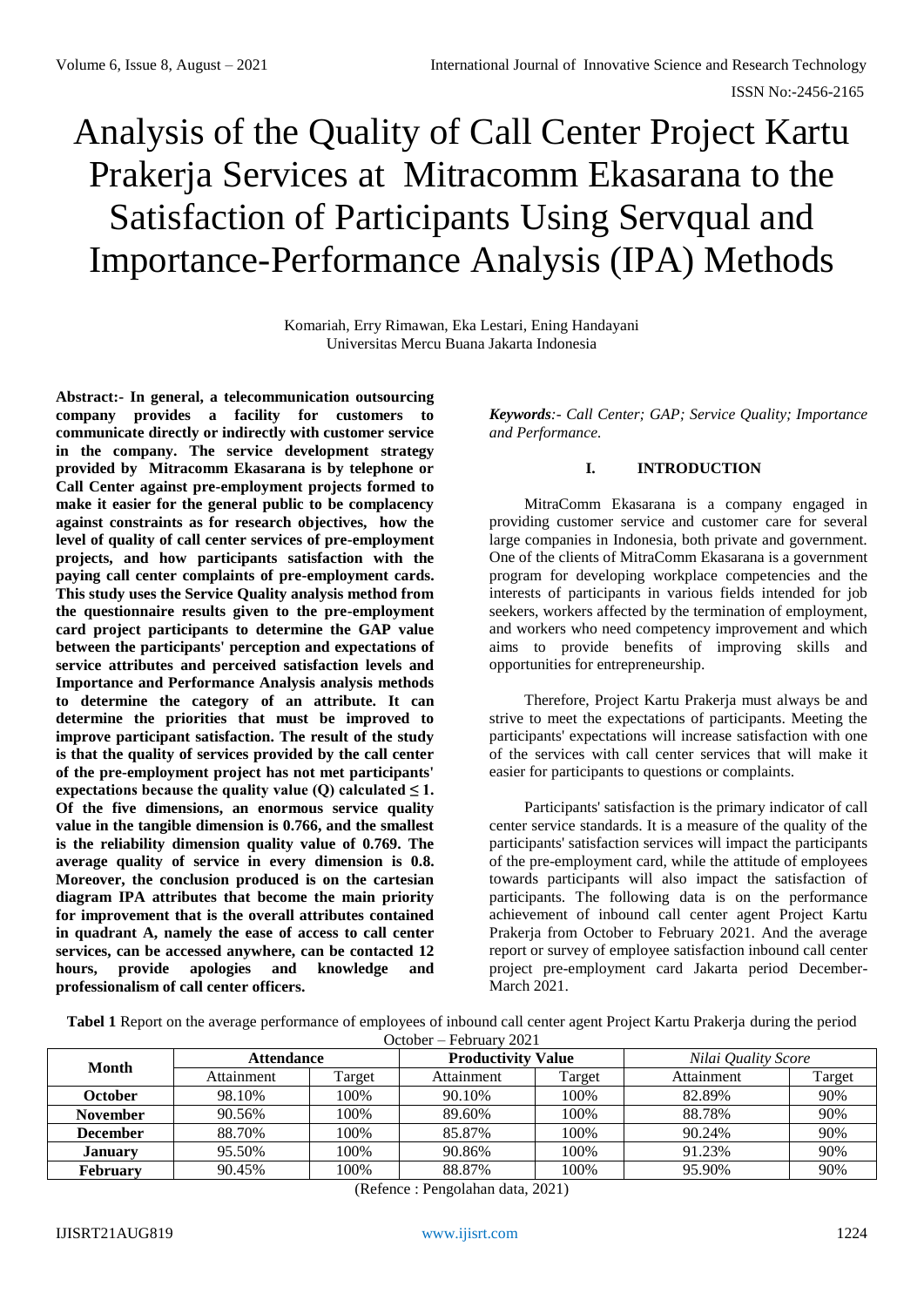**Tabel 2** average report csat or survey satisfaction participants inbound call center project pre-employment card jakarta period December- March 2021

| Month           | <b>Attendance</b> |        | <b>Productivity Value</b> |        | Nilai Quality Score |        |  |
|-----------------|-------------------|--------|---------------------------|--------|---------------------|--------|--|
|                 | Attainment        | Target | Attainment                | Target | Attainment          | Target |  |
| October         | 98.10%            | 100%   | 90.10%                    | 100%   | 82.89%              | 90%    |  |
| <b>November</b> | 90.56%            | 100%   | 89.60%                    | 100%   | 88.78%              | 90%    |  |
| <b>December</b> | 88.70%            | 100%   | 85.87%                    | 100%   | 90.24%              | 90%    |  |
| <b>January</b>  | 95.50%            | 100%   | 90.86%                    | 100%   | 91.23%              | 90%    |  |
| <b>February</b> | 90.45%            | 100%   | 88.87%                    | 100%   | 95.90%              | 90%    |  |

<sup>(</sup>Reference : Pengolahan data, 2021)

# **II. LITERATUR STUDY**

# **Call Center Definitions**

According to Grace (2012), the understanding of call centers is a precise science in managing direct interaction with customers through various technology media, supported by the pillars of process, technology, human energy sources located in a particular place, to share a specific experience for customers. These experiences include the ease of accessing the organization, sharing the quality or quality of the interaction services, and not being bothered in finding the right solution for the customer. There are two types of calls that an agent call center can try, is outbound calls and receive incoming calls.

# **Service Definitions**

According to Kloter (1998), services are any actions or actions that can offer to other parties that are intangible (physically intangible) and do not produce ownership of something. Services are all economic activities whose results are not products in physical or construction, which mean generally consumed simultaneously as the time produced and shared added value (such as comfort, entertainment, pleasure, or health) or solutions to problems experienced by customers.

While the industries that share service operations share customers service products, both tangible and intangible, such as transportation, entertainment, restaurants, and learning.

# **Definition of Service quality dimension or service**

The quality of services or services is more difficult to interpret, describe and understand. Because the quality of services is intangible and consumed simultaneously. According to Rosyidah et al. (2015), defining the quality of service as quality or service that gives encouragement to customers to establish a strong bond with the company. In the long run such ties allow companies to carefully understand customer expectations as well as their desired needs so that strong bonds are established. According to Parasuraman (Tjiptono &Chandra, 2011) there are 2 main factors to affect the quality of services are:

1. Expected Service, which is a service that customers expect

2. Perceived Service, which is a service felt by customers

# **Definition of Participant Satisfaction**

According to Simamora (2003), customer satisfaction is the result of experience with the product. The consumer feels after comparing between prepurchase expectation and actual performance.

Based on the above definition, it can conclude that the sense of customer satisfaction or dissatisfaction see from the conformity between customer expectations and perceptions, accepted services (reality experienced). In order to develop a mechanism of providing satisfactory service for customers, the company needs to know the following:

- a. Know what customers think about the company, the services that companies and competitors provide.
- b. Measure and improve the company's performance.
- c. Using the company's advantages in market selection.

# **Definitions Of SERVQUAL Method**

The SERVQUAL model develops to assist companies in analyzing the source of service quality problems and understanding ways to improve service quality. The SERVQUAL service quality model (short for Service Quality) was developed by (Parasuraman &Berry, 1985) in a series of their research on six service sectors, namely: homeware repair, credit card, insurance, local telephone donations, retail banking, and securities brokerage. SERVQUAL is also known as the GAP Analysis model.

### **Definition of Importance Performance Analysis (IPA) Method**

Importance Performance Analysis has the primary function to provide information related to service factors that consumers think significantly affect their satisfaction and loyalty and service factors that consumers think need to be improved because the current conditions are not satisfactory. It is intended to measure the attributes or dimensions of the level of interest and implementation expected by consumers and is very useful in developing effective marketing strategy programs using the Simamora Important Performance Analysis method (2004).

# **III. RESEARCH METHODS**

This research method uses a descriptive research method with a quantitative approach. Descriptive research is research conducted to find out the value of independent variables, either one or more variables, without making comparisons or connecting with other variables Sugiyono (,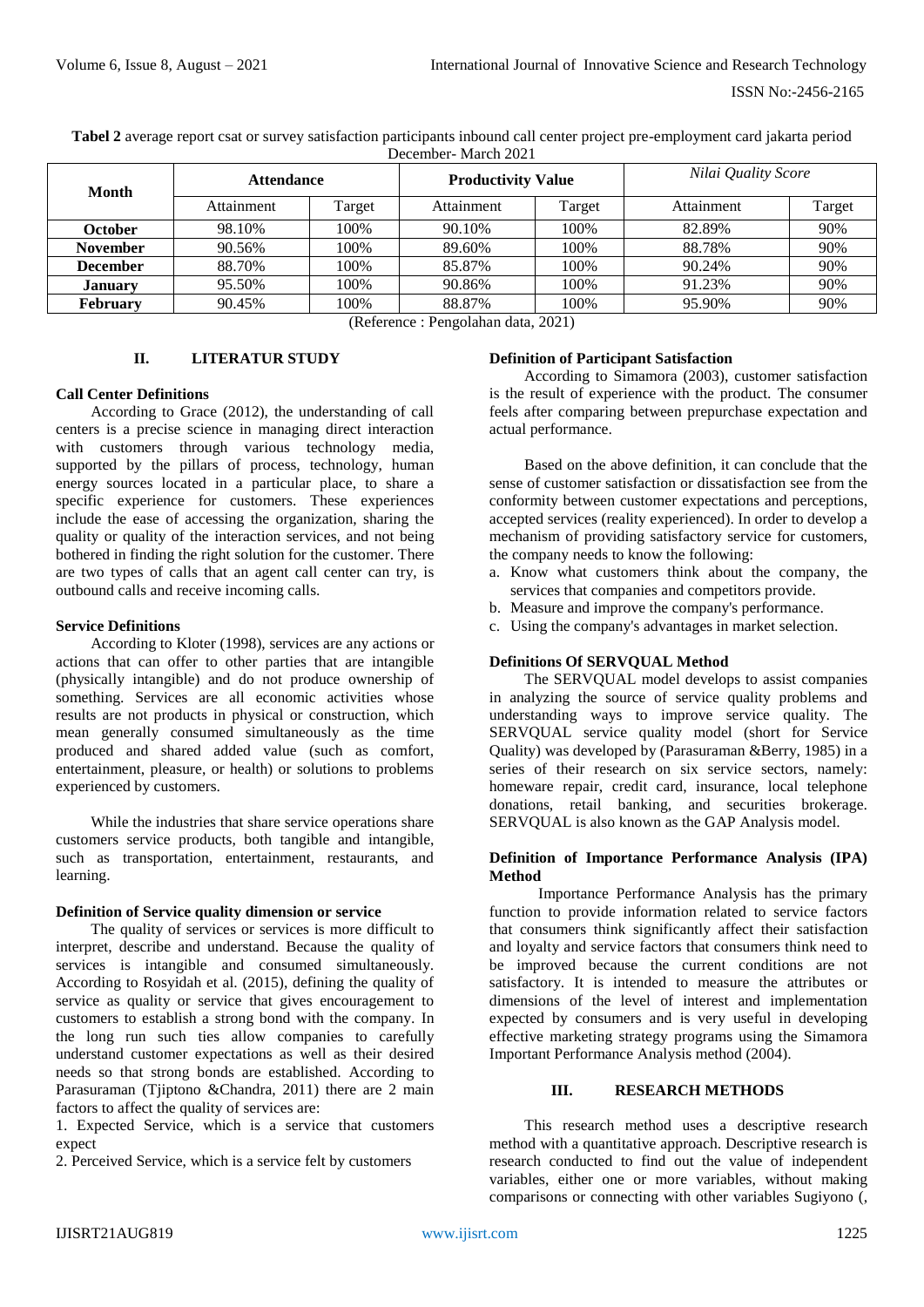2012: 13). This study using two types of data, namely primary data and secondary data. In this study, the primary data taken was questionnaire observations, interviews. Research conducts observations or observations on services in the call center of the pre-employment card project. Introductory questionnaire to find out the attributes – Servqual attributes to the agent call center of the preemployment card project and the pre-employment card user participants.

Furthermore, the secondary data in this study so obtain through literature studies or literature studies such as books, journals, articles related to the research. Secondary data is generally evidence, notes, or historical reports that have been compiled in published archives (documentation of data) and not compiled in published and unpublished archives (documentation of data) that are useful in addition to logical arguments. After collecting all the data, researchers will process the data using Service Quality (Servqual) and Importance Performance Analysis (IPA) methods.

# **IV. RESULTS AND DISCUSSION**

# **Attribute Item GAP Analysis**

The following are the results of calculations performed in the Service Quality method covering the dimensions tested. In the Tangible dimension, GAP, or the most significant gap, occurs in the attribute of ease of access to call center services by participants throughout Indonesia who have a gap value of -0.9467. Proves that participants find it challenging to contact access to the call center service project pre-employment card. At the same time, the attribute with the smallest GAP value or gap is the answer waiting for

time attribute of the call center officer, who has a GAP value of -1.12. In the empathy dimension, the most significant gap occurs in apologizing to the participants, and it is crucial to say when participants encountered problems with a GAP value of -0.84.

In comparison, the attribute that has the smallest gap value is the call center toll-free tariff attribute that is very petrifying for participants if difficulty in constraints and attributes of friendliness call center officers who have the same GAP value of -1.04. The dimension of assurance that GAP or the most significant gap occurs in the attributes of the guarantee to maintain the confidentiality of information or personal data of participants who have a GAP value of - 0.8533. Proves that the pre-employment call center officer still mentions the confidentiality of the connected account participants, phone numbers, and others.

While the attribute that has the smallest GAP value or gap is the guarantee attribute for constraints processed according to the estimates that have been determined and mentioned by the pre-employment call center officer who has a GAP value of -1.1733, in Reality, the largest gap dimension occurs in the attributes of information capabilities provided by officers to pre-employment participants who have a GAP value of -0.96. At the same time, the attribute that has the smallest gap value is the speed attribute of the process of meeting the needs of participants who have a GAP value of -1,133. In the responsiveness dimension, the most significant gap occurs in the willingness to help solve participants' problems, as participants feel less satisfied and have a GAP value of -0.8933. In contrast, a minor gap value attribute is the willingness to accommodate participants' complaints with a GAP value of -0.9867.

| <b>Dimension</b> | <b>Atributte</b>                                                     | <b>There</b> is a material of substance of the collection control of the collection of<br><b>Question</b> | <b>Perception</b> |         | <b>Expentance</b>       | <b>GAP</b> |           |
|------------------|----------------------------------------------------------------------|-----------------------------------------------------------------------------------------------------------|-------------------|---------|-------------------------|------------|-----------|
|                  |                                                                      |                                                                                                           | Total             | Average | Total                   | Average    |           |
| <b>Tangible</b>  | A <sub>1</sub>                                                       | Easy access to call center services                                                                       | 258               | 3,44    | 329                     | 4,38667    | $-0,9467$ |
|                  | A2                                                                   | Accessible anywhere                                                                                       | 256               | 3,41333 | 331                     | 4,41333    | $-1$      |
|                  | A3                                                                   | Can be contacted 12 hours (08.00 - 20.00<br>WIB)                                                          | 260               | 3,46667 | 332                     | 4,42667    | $-0,96$   |
|                  | A <sup>4</sup><br>Ease in remembering call center service<br>numbers |                                                                                                           |                   | 3,22667 | 324                     | 4,32       | $-1,0933$ |
|                  | A <sub>5</sub>                                                       | Waiting time answer from the officer                                                                      | 238               | 3,17333 | 322                     | 4,29333    | $-1,12$   |
|                  | Average                                                              |                                                                                                           | 250,8             | 3,344   | 327,6                   | 4,368      | $-1,024$  |
| <b>Empathy</b>   | A6                                                                   | Smooth language communication                                                                             | 252               | 3,36    | 323                     | 4,30667    | $-0,9467$ |
|                  | A7                                                                   | Understand the needs of participants                                                                      | 251               | 3,34667 | 321                     | 4,28       | $-0,9333$ |
|                  | A8                                                                   | Call center toll-free rates                                                                               | 249               | 3,32    | 327                     | 4,36       | $-1,04$   |
|                  | A <sup>9</sup>                                                       | Call center staff hospitality                                                                             | 246               | 3,28    | 324                     | 4,32       | $-1,04$   |
|                  | A10                                                                  | Give an apology                                                                                           | 267               | 3,56    | 330                     | 4,4        | $-0,84$   |
|                  | Average                                                              |                                                                                                           | 253,000           | 3,373   | 325,0<br>0 <sup>0</sup> | 4,333      | $-0,960$  |
| <i>Assurance</i> | A11                                                                  | Guarantee of maintaining the confidentiality of<br>participants' personal information/data                | 258               | 3,44    | 322                     | 4,29333    | $-0,8533$ |
|                  | A12                                                                  | guarantees for constraints are processed<br>according to estimates                                        | 239               | 3,18667 | 327                     | 4,36       | $-1,1733$ |

**Tabel 3** Participant's satisfaction level to the overall dimension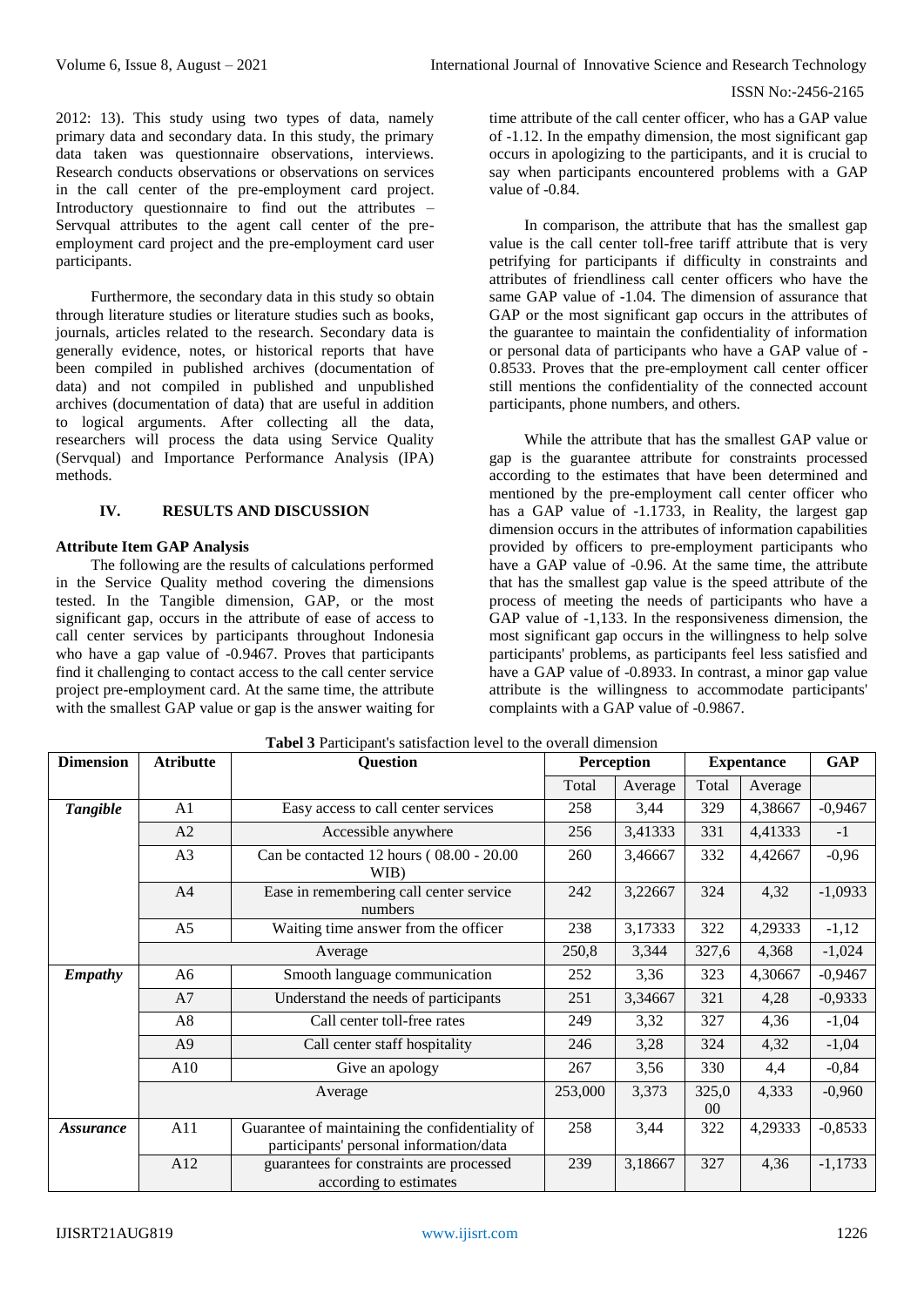#### ISSN No:-2456-2165

|                   | knowledge and professionalism of call center<br>A13    |                                                  | 256     | 3,41333 | 328      | 4,37333 | $-0,96$   |
|-------------------|--------------------------------------------------------|--------------------------------------------------|---------|---------|----------|---------|-----------|
|                   | officers                                               |                                                  |         |         |          |         |           |
|                   |                                                        | Average                                          | 251,000 | 3,347   | 325,6    | 4,342   | $-0,996$  |
|                   |                                                        |                                                  |         |         | 67       |         |           |
| Reliability       | A14<br>Information capabilities provided by officers   |                                                  | 252     | 3,36    | 324      | 4,32    | $-0,96$   |
|                   | A15                                                    | Variety of services on call centers              | 253     | 3,37333 | 322      | 4,29333 | $-0,92$   |
|                   | Speed of the process of fulfilling the needs of<br>A16 |                                                  | 246     | 3,28    | 331      | 4,41333 | $-1,1333$ |
|                   | participants                                           |                                                  |         |         |          |         |           |
|                   | Average                                                |                                                  | 250,333 | 3,338   | 325,6    | 4.342   | $-1,004$  |
|                   |                                                        |                                                  |         |         | 67       |         |           |
| <b>Responsive</b> | A17<br>Willingness to accommodate participants'        |                                                  | 246     | 3,28    | 320      | 4.26667 | $-0,9867$ |
| ness              | complaints                                             |                                                  |         |         |          |         |           |
|                   | A18                                                    | willingness to help solve participants' problems | 258     | 3,44    | 325      | 4,33333 | $-0,8933$ |
|                   | Average                                                |                                                  | 252,00  | 3,36    | 322,5    | 4,30    | $-0,94$   |
|                   |                                                        |                                                  |         |         | $\Omega$ |         |           |

#### **Service Quality Analysis**

The research results on the quality of call center services of pre-employment cards analyze with service quality (Servqual) models. In this study, there are five dimensions to measure it: physical dimension (Tangible), reliability dimension, responsiveness dimension, assurance dimension, and empathy dimension. The five dimensions have attributes in each dimension, and in this study, there were 18 attributes of questions asked to participants of the pre-employment card.

| <b>Tabel 4 Analysis of Service Quality</b> |                  |                |                       |            |            |  |  |
|--------------------------------------------|------------------|----------------|-----------------------|------------|------------|--|--|
| N <sub>0</sub>                             | <b>Dimension</b> | Perception (P) | <b>Expectance</b> (E) | <b>GAP</b> | $P=$ $P/E$ |  |  |
|                                            | Tangible         | 3,344          | 4,368                 | $-1,024$   | 0,766      |  |  |
|                                            | Empathy          | 3,373          | 4,333                 | $-0.96$    | 0,778      |  |  |
| 3                                          | Assurance        | 3,347          | 4,342                 | $-0,996$   | 0,771      |  |  |
| 4                                          | Reliability      | 3,338          | 4,342                 | $-1,004$   | 0.769      |  |  |
| 5                                          | Responsiveness   | 3,36           | 4,3                   | $-0.94$    | 0,781      |  |  |
|                                            | Average          | 3,4            | 4,3                   | $-1,0$     | 0,8        |  |  |

# **Importance Performance Analysis**

After calculating and knowing the GAP value of each attribute will be continued performance analysis and importance. Analysis to determine the position of attribute in the service to the participants of the pre-employment card program based on the level of performance and level of expectations. The input of participants' satisfaction questionnaire data into SPSS produced output as shown in figure 4.1.



Picture 1 Cartesian Chart (Reference: Pengolahan Data (2021))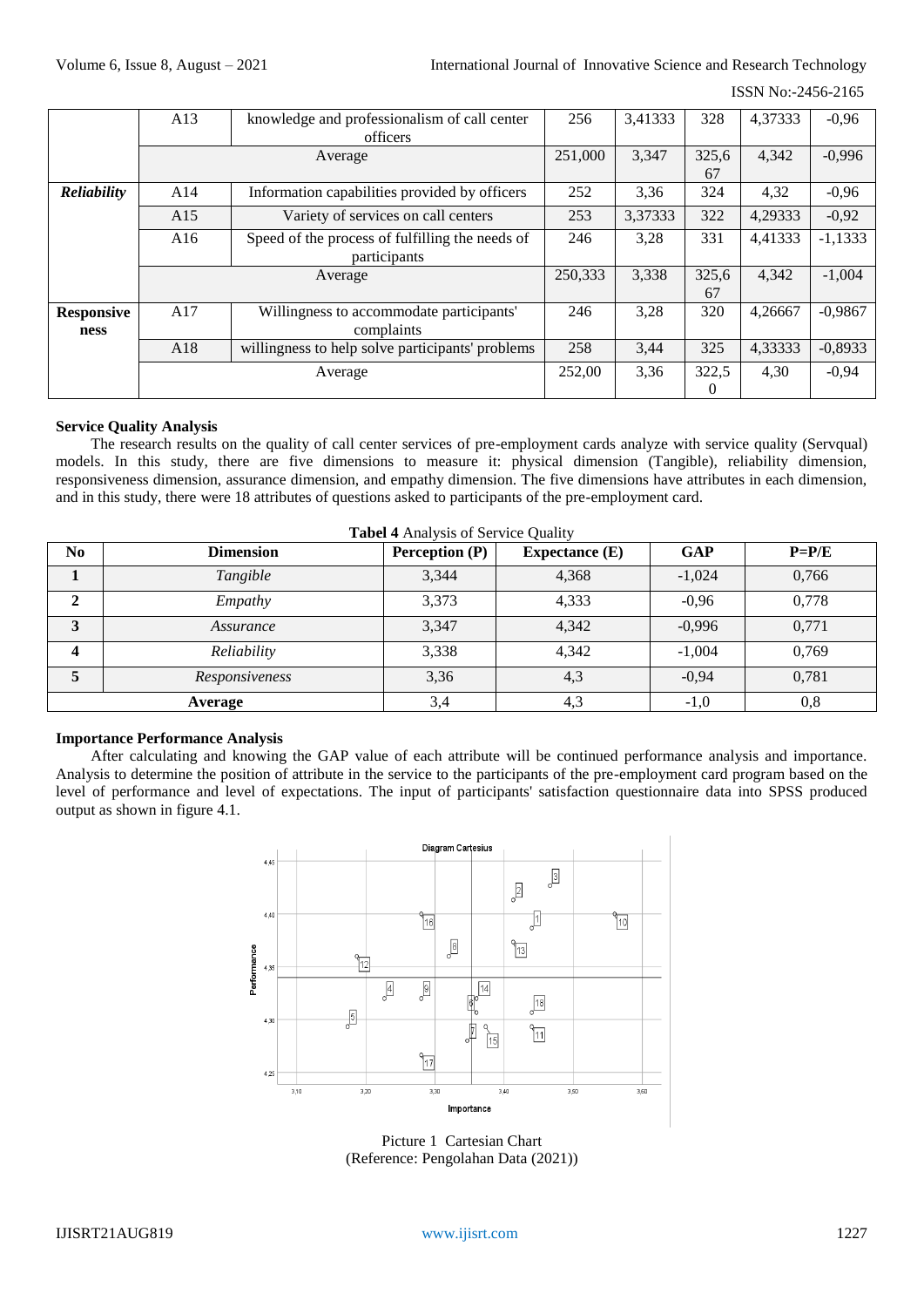ISSN No:-2456-2165

These four quadrants limit by an average perception rate score of 3,353 on the x-axis and an average score at an expectation level of 4.34 on the y-axis. The following is the position of each attribute on the Cartesian diagram:

1. Quadrant A (1)

In quadrant A shows attributes - attributes that affect the satisfaction of participants call center project preemployment; this quadrant needs to be prioritized by the company because the existence of these factors is considered very important by participants, and the quality of service must be improved. This quadrant indicates that the participant's expectation level of service attributes or dimensions is high, but the level of satisfaction shown by these attributes or service dimensions is low. Therefore it is considered dangerous while the level of implementation is still not satisfactory. The attributes contained in this quadrant are:

- a. Guarantees for constraints process according to the specified estimates (12)
- b. Variety of services at call centers (15)
- c. Speed of a process to meet the needs of participants (16)

# 2. Quadrant B (2)

The attributes or dimensions of the services in this quadrant indicate that participants' level of satisfaction is high and the level of expectation of participants is high so that the attributes in quadrant B are felt good and must maintain by the company. The attributes contained in this quadrant are:

- a. Ease of access to call center services (1)
- b. Accessible anywhere (2)
- c. Can be contacted 12 hours ( 08.00 20.00 WIB) (3)
- d. Giving an apology (10)
- e. Knowledge and professionalism of call center officers (13)

## 3. Quadrant C (3)

The attributes or dimensions of the services that are in the C quadrant indicate that level of expectations of participants is low, and also the level of performance provided by the company is also low so that the attributes or dimensions of services that are in this quadrant get a low priority to improve. The attributes contained in this quadrant are:

- 1. Guarantee of maintaining the confidentiality of participants' personal information/data (11)
- 2. Ability information provided by officers (14)
- 3. Willingness to help solve participant problems (18)

# 4. Quadrant D (4)

The attributes or dimensions of the service in this position indicate that the level of customer expectations is low or considered not very important, but the performance provided by the company to customers is high. So the company's performance is considered excessive, but the implementation does very well. The attributes contained in this quadrant are:

- 1. Ease in remembering call center service numbers(4)
- 2. Waiting time answer from the officer (5)
- 3. Understand the needs of participants (7)
- 4. Friendliness of call center officers (9)
- 5. Willingness to accommodate participant complaints (17)

## **V. CONCLUSION AND SUGGESTION**

#### C**onclusion**

Based on the results of service quality analysis using service quality and Importance Performance Analysis (IPA) method in the pre-employment project call center, the quality of services provided by the pre-employment project call center has not met participants' expectations because of the quality value (Q) calculated  $\leq 1$ . Of the five dimensions, the most significant service quality value intangible dimension is 0.766, and the smallest value is reliability dimension quality value of 0.769. The average quality of service in each dimension is 0.8 with the value of service quality.

In the IPA diagram, the attributes that are the top priority for improvement are the overall attributes contained in quadrant A, namely the ease of access to call center services, accessible anywhere, can be contacted 12 hours (08.00- 20.00 WIB), provide apologies and knowledge and professionalism of call center officers.

# **Suggestion**

The advice given after this research is that it expects future researchers to research the quality of pre-employment call center project services so that the company becomes better after this study. And supervise and improve the quality of service the following sop consistently from all parties, mainly attributes that become the leading priority/quadrant A in order to create satisfaction of preemployment participants.

#### **REFERENCES**

- [1]. Andry, J. F., Christianto, K., & Wilujeng, F. R. (2019). *Using Webqual 4 . 0 and Importance Performance Analysis to Evaluate E-Commerce Website*. *5*(1), 23– 31.
- [2]. Banahene, S., Ahudey, E., & Asamoah, A. (2017). *Analysis of SERVQUAL Application to Service Quality Measurement and Its Impact on Loyalty in Ghanaian Private Universities*. *8*(4), 18–33. https://doi.org/10.5430/jms.v8n4p18
- [3]. Chalise, G. D., Bharati, M., Niraula, G. D., & Adhikari, B. (2018). *How the Patient Perceives about Nursing Care : Patient Satisfaction Study using SERVQUAL Model*. *3*(June), 23–29.
- [4]. Chu, R. K. S., & Choi, T. (2000). *An importanceperformance analysis of hotel selection factors in the Hong Kong hotel industry : a comparison of business and leisure travellers*. *21*.
- [5]. Enterprise, C., Li, C. K., & Shien, C. (2010). *The Effect of Airline Service Quality on Passengers ' Behavioural Intentions Using SERVQUAL Scores : A TAIWAN Case Study*. *8*(1).